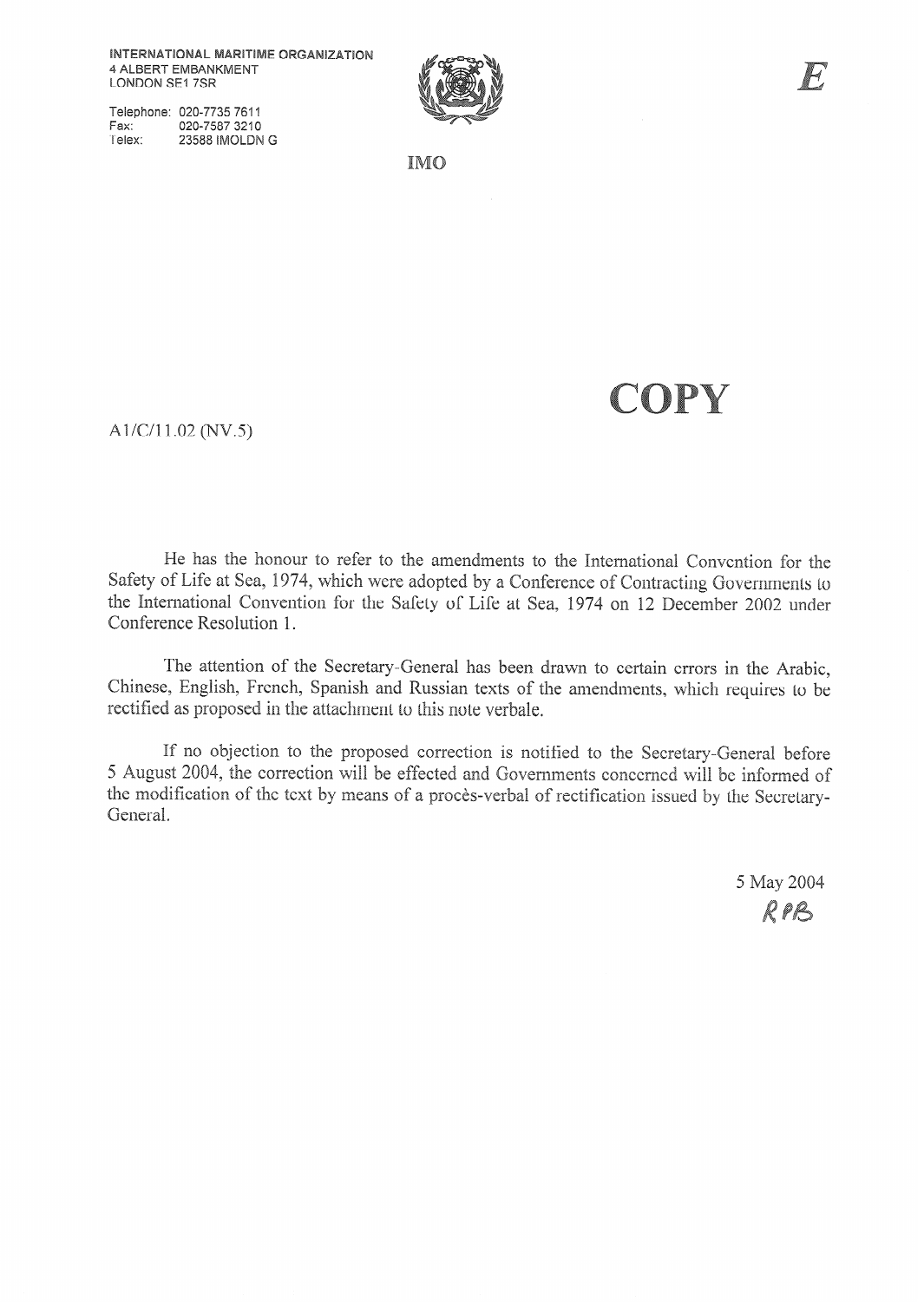### **Arabic authentic text**

### **Proposed rectification**

(All references relate to the text of the amendments as it appears in the certified true copy)

# CHAPTER XI-2 SPECIAL MEASURES TO ENHANCE MARITIME SECURITY

Page 16, Regulation 13, paragraph 7, line 1 Replace "3" by " 6 إلى 3 من بالفقرات"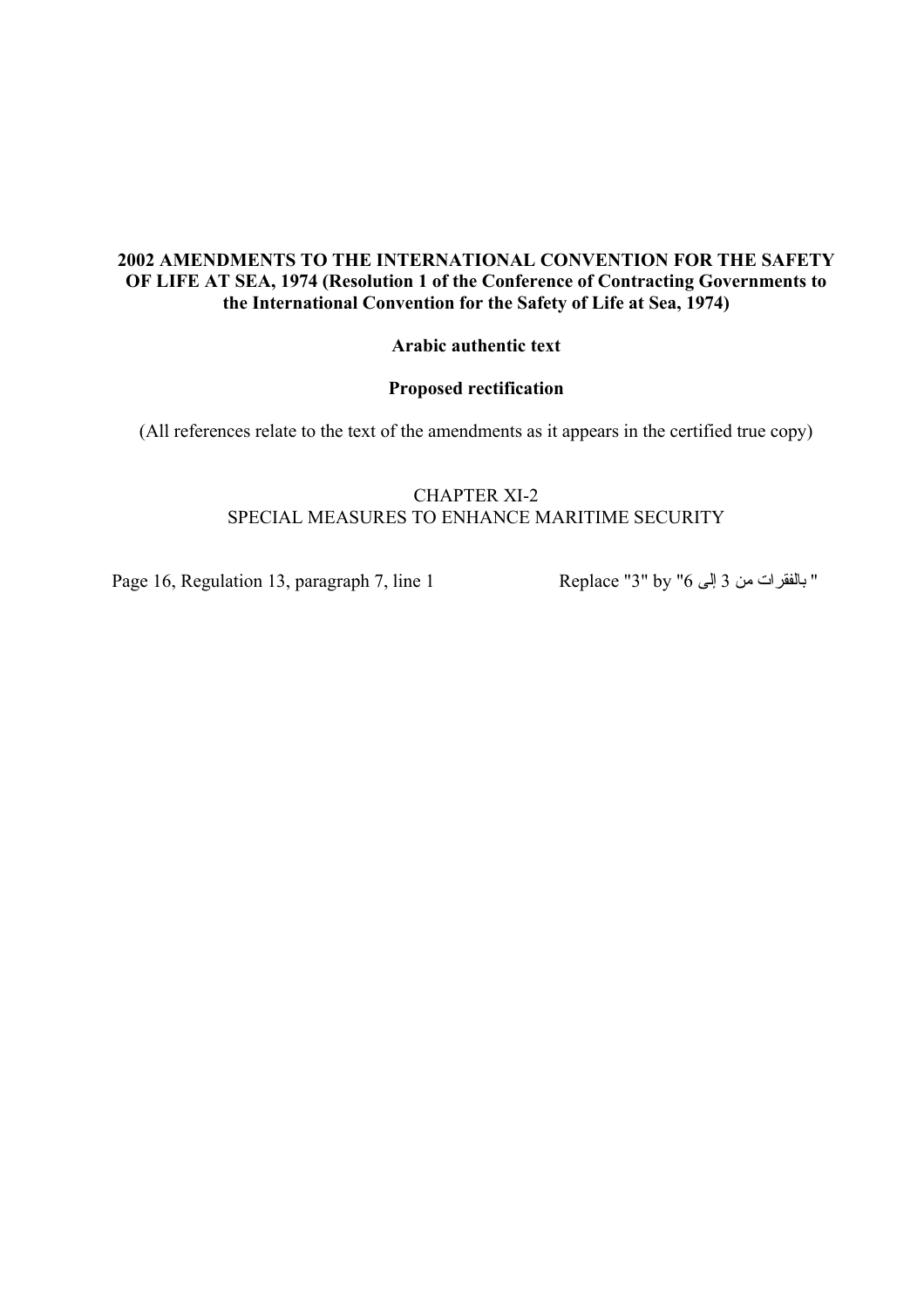# **Chinese authentic text**

#### **Proposed rectification**

(All references relate to the text of the amendments as it appears in the certified true copy)

# CHAPTER XI-2 SPECIAL MEASURES TO ENHANCE MARITIME SECURITY

Page 17, Regulation 13, paragraph 7, line 1 Insert  $\mathbb{T} \oplus \mathbb{S}$  after "3".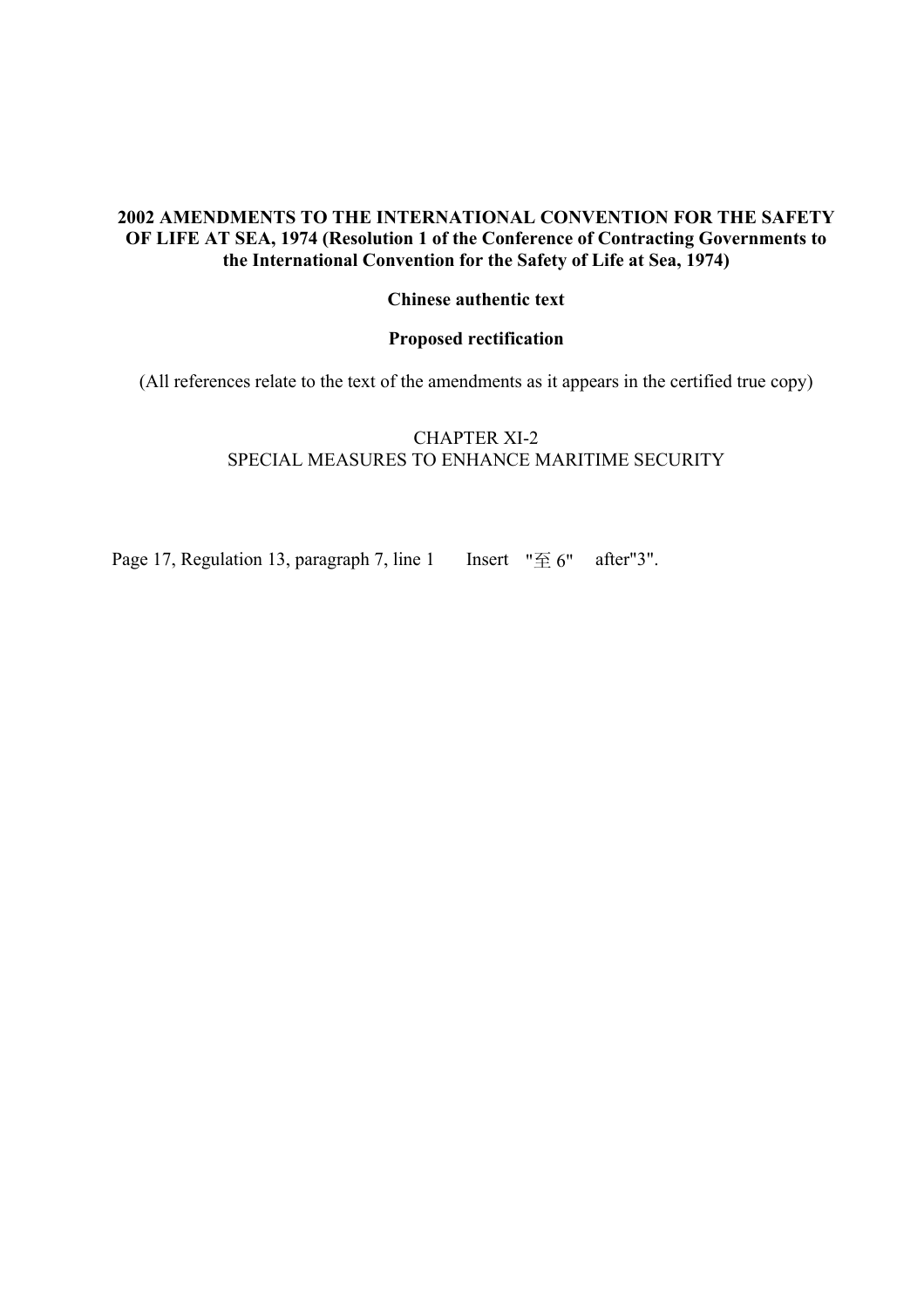## **English authentic text**

## **Proposed rectification**

(All references relate to the text of the amendments as it appears in the certified true copy)

## CHAPTER XI-2 SPECIAL MEASURES TO ENHANCE MARITIME SECURITY

Page 17, Regulation 13, paragraph 7, line 2 Insert "to 6" after "3"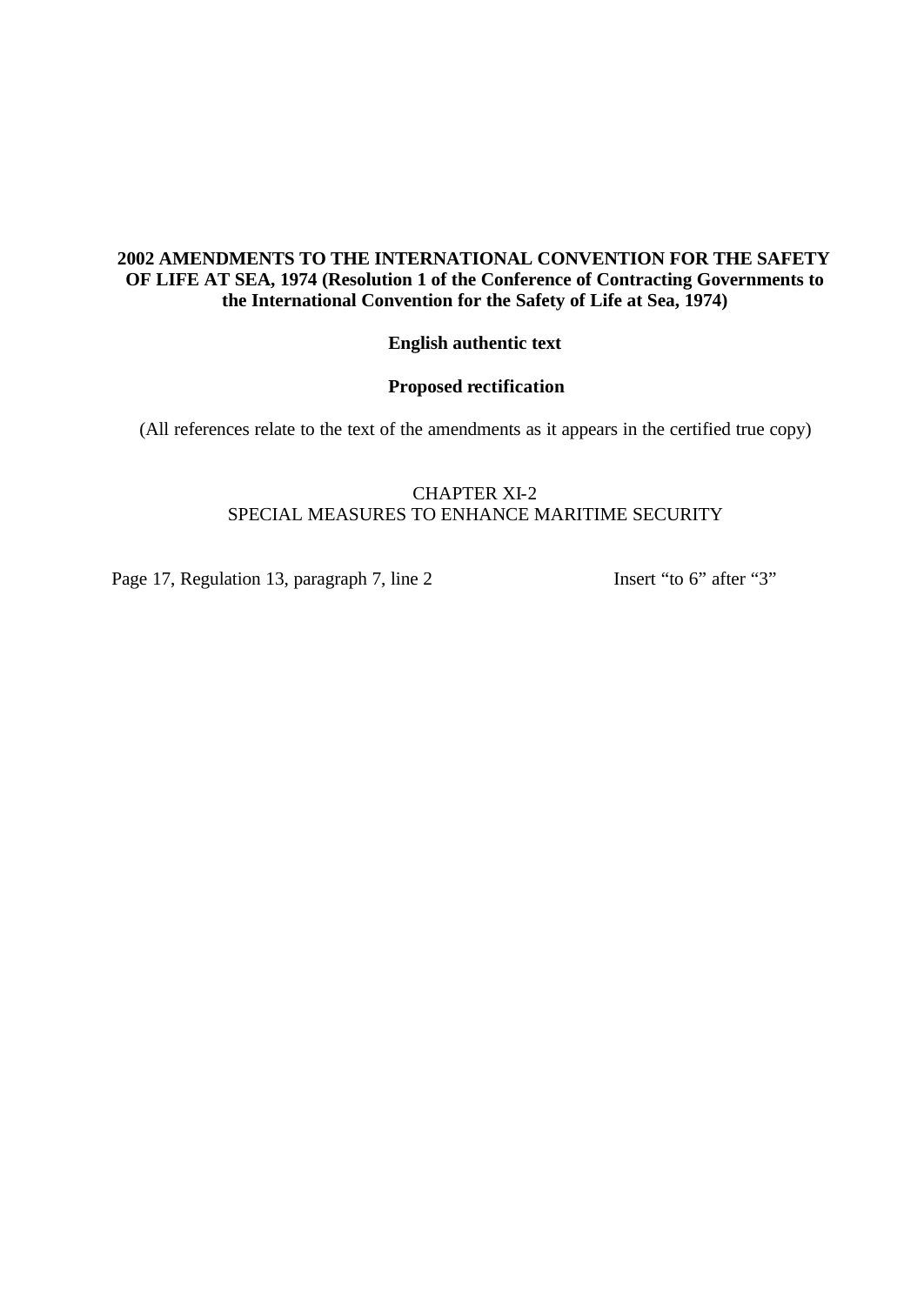### **French authentic text**

#### **Proposed re ctification**

(All references relate to the text of the amendments as it appears in the certified true copy)

## CHAPTER XI-2 SPECIAL MEASURES TO ENHANCE MARITIME SECURITY

Page 20, Regulation 13, paragraph 7, line 2 Replace "du paragraphe 3" by "des

paragraphes  $\overline{3}$  à 6".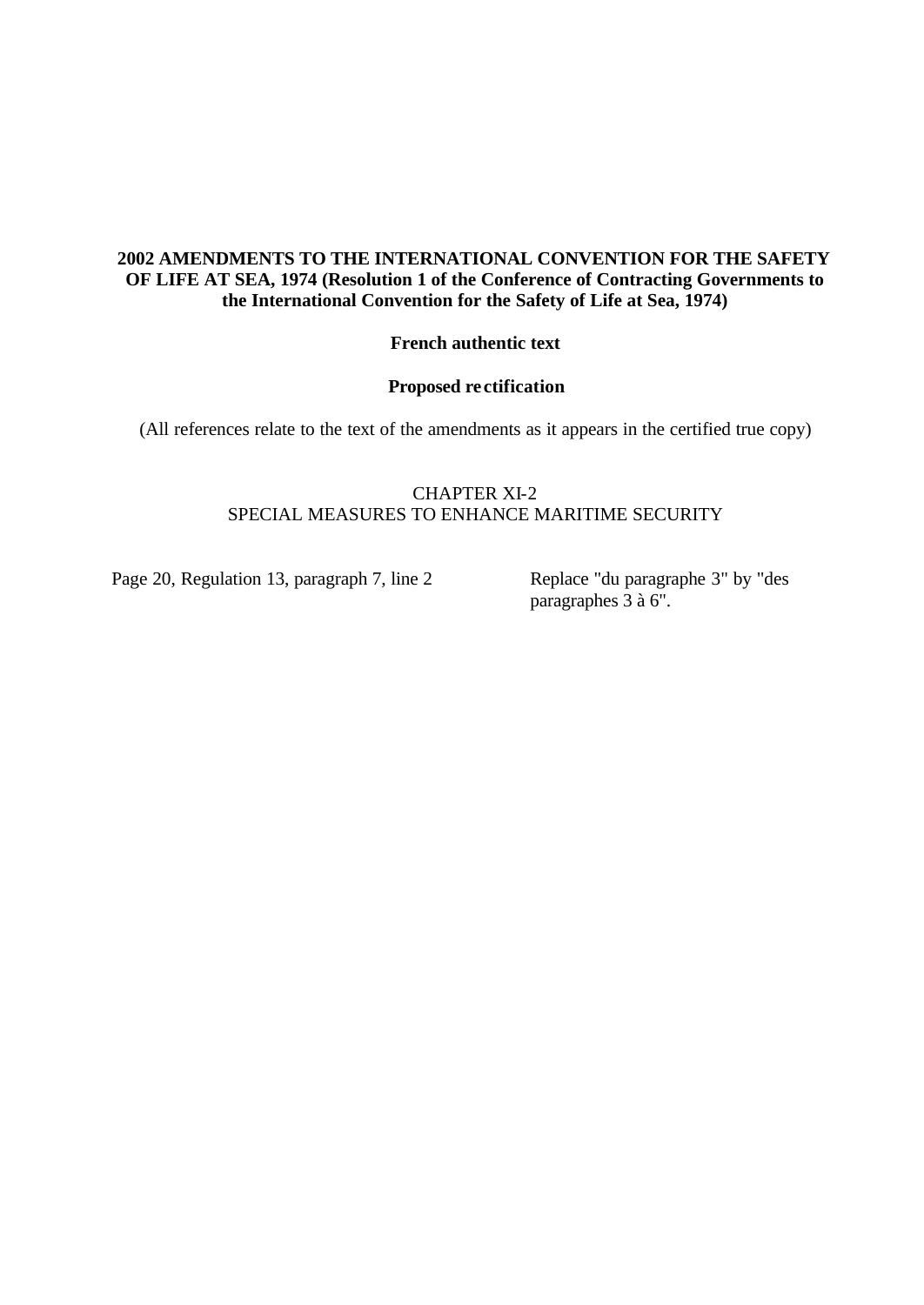### **Russian authentic text**

#### **Proposed rectification**

(All references relate to the text of the amendments as it appears in the certified true copy)

# CHAPTER XI-2 SPECIAL MEASURES TO ENHANCE MARITIME SECURITY

Page 17, Regulation 13, paragraph 7, line 1 Replace " пункта 3" by "пунктов 3-6.".